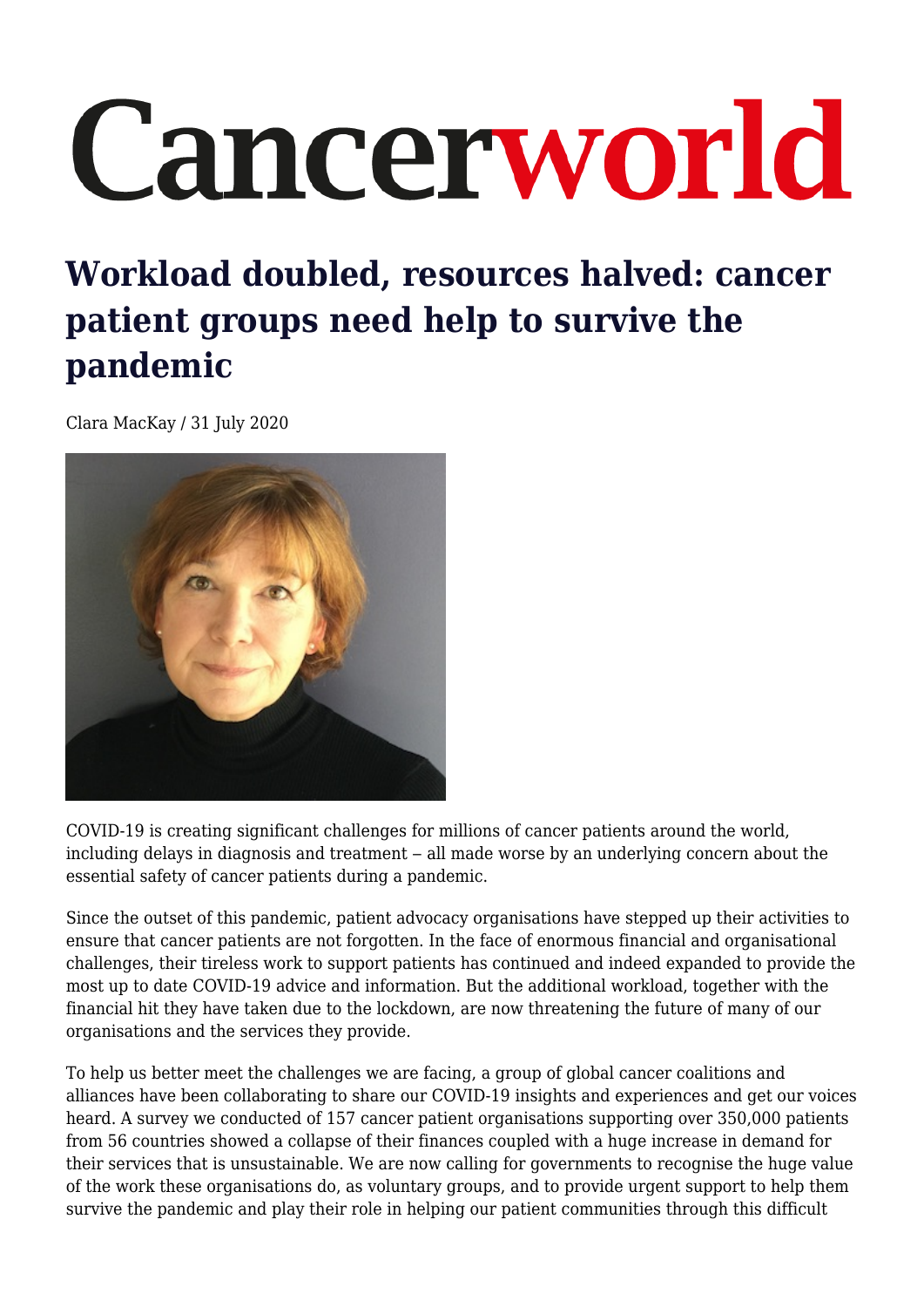time. And we are asking the cancer community as a whole to support and amplify that call.

### **How bad is it?**

Our survey on ['The Impact of COVID-19 on Cancer Patient Organisations'](https://worldovariancancercoalition.org/wp-content/uploads/2020/06/The-impact-of-COVID-19-on-Cancer-Patient-Organisations-12th-June-2020-FINAL.pdf) was developed and conducted by the World Ovarian Cancer Coalition in collaboration with the World Pancreatic Cancer Coalition, the Lymphoma Coalition, the World Bladder Cancer Patient Coalition and the Advanced Breast Cancer Global Alliance. It aimed to quantify and document the experiences of our member organisations.

While we were confident that the results of the survey would make for discouraging reading we were not prepared for just how grim the results would be. The findings highlighted a serious and dangerous collateral effect of COVID-19 – jeopardising vital services and indeed the very existence of many patient organisations at a time when their services are needed most.

Many are at breaking point and need immediate financial support to survive. With disappearing resources, organisations are working as quickly as possible to adapt to the changing landscape and to develop new and innovative platforms to provide crucial services and activities. Their breathtaking flexibility and resilience underscores their commitment to the patients they serve. Despite overwhelming circumstances, they are keen to learn and collaborate.

#### **How their work has changed**

Almost all organisations have had to alter their services (89%). Most have had to produce new information relating to COVID-19, half have had to move services online, and a third have developed new services. The majority have seen large increases in calls, often about COVID-19, fear of catching the virus, and the impact on cancer treatment.

They have had to radically alter their awareness-raising activities, health professional education and advocacy programmes. For those who fund research, a third are already concerned about the viability of their current projects, and a further 39% are fearful that they will be impacted.

### **The financial cliff**

Only 5% are confident of their financial position. Eight in ten are predicting a fall in income over the next twelve months, and the average expected drop is a staggering 46%. Every aspect of their fundraising has been affected, not just community or organisational fundraisers, but support from pharmaceutical companies, major donors and trusts. They are having to make staff redundant and rip up existing business plans in the face of dramatically reduced income at the same time as getting to grips with remote working, and upskilling volunteers and employees to deliver new online services.

#### **Patient organisations WILL disappear without support**

These findings point to an urgent need to support the very organisations that for so long have played such an important role supporting cancer patients, advocating for positive change in cancer policy and practices and raising funds for vital research. The societal and economic value of this contribution should not be under-estimated – its loss would be immeasurable.

**We urge all of those with an interest in cancer to get behind local and national patient organisations. Governments are moving to bolster economies and industries – these measures must be extended to patient advocacy groups to ensure that they are not victims**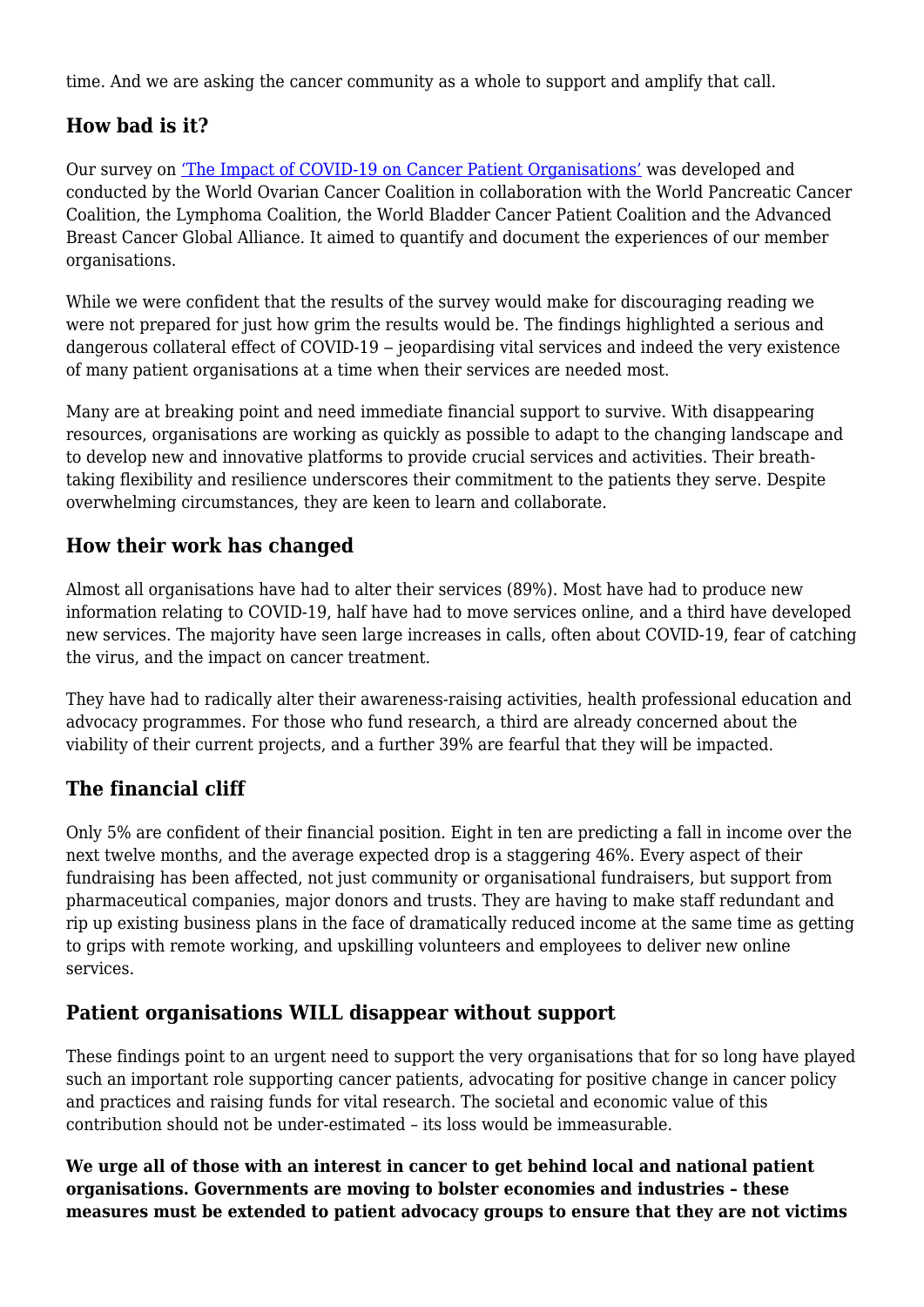#### **of COVID-19.**

Our survey gave participants the opportunity to share their trials and tribulations, but also their advice: 'Be nimble', 'Don't give up', 'Embrace new technologies', 'Learn from each other', 'Try to look to the long term'.

One group from Barbados said, "Keep in touch with your patients. They are fearful and so are we, but we offer a service and, until we can no longer deliver that service, we must be the light that shines for them."

We need your help so their lights will continue to shine.